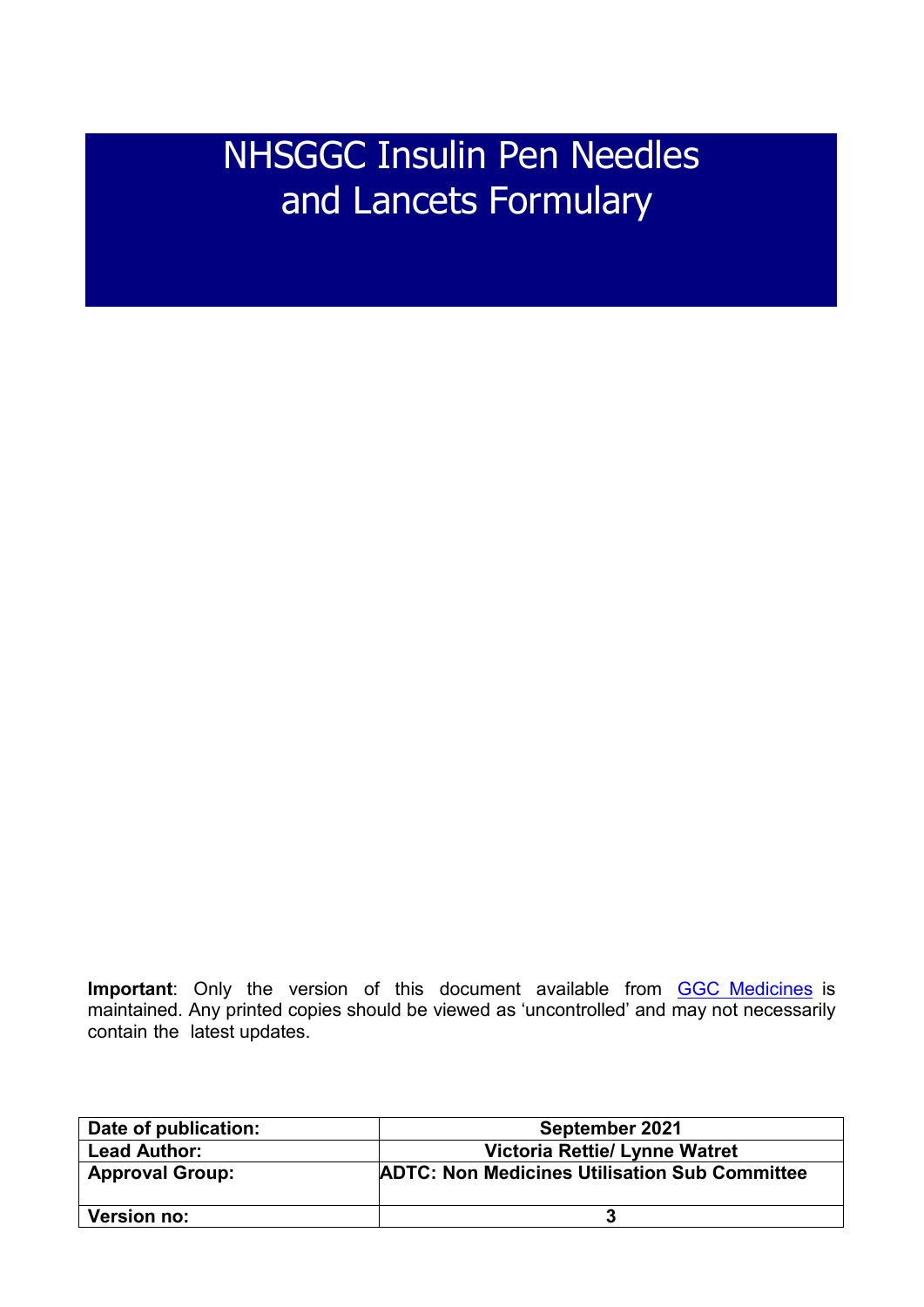# **Scope of the NHSGGC Insulin Pen Needles and Lancets Formulary**

This formulary outlines preferred choices of insulin pen needles and lancets for both acute and primary care in NHS GGC. The products listed are recommended for patients who selfadminister their own insulin therapy and self-monitor their glycaemic control.

Safety needles and lancets which are required for Health Care Professionals (HCPs) checking blood glucose levels and administering insulin are not included in this guidance.

## **Insulin Pen Needle and Lancet Use Best Practice**

Best practice including using the shortest possible length of pen needles (4mm or in some people, 5mm) and using pen needles and lancets only once and rotating of injection site will assist with the reduction of pain and lipohypertrophy. For more information refer to [The Forum for Injection](http://www.fit4diabetes.com/files/4514/7946/3482/FIT_UK_Recommendations_4th_Edition.pdf)  [Technique UK](http://www.fit4diabetes.com/files/4514/7946/3482/FIT_UK_Recommendations_4th_Edition.pdf) and [Best Practice Guideline to Support Correct Injection Technique In Diabetes Care](https://trenddiabetes.online/wp-content/uploads/2018/11/ITM-Guideline_v9-FINAL-251018.pdf)

## **Choosing Pen Needle or Lancet**

Preferred choice formulary products should be considered first line. Alternative products should only be used when there is a good clinical reason for doing so such as issues of compatibility with patients' devices (see compatibility charts) or patient choice. Any reasons for recommending a non-formulary item should be clear in communications from specialists to GPs.

## **Ordering and accessing supplies**

#### **Hospital inpatients**

Whenever possible, patients are encouraged to use their own devices and consumables when admitted to hospital. An additional supply of needles can be obtained from procurement using usual Pecos ordering route.

For patients who are commenced on insulin treatment during their hospital stay, the Diabetes Specialist Nurse (DSN) will obtain supplies via PECOS (can include an interim supply on discharge until ongoing supplies are made via GP prescription).

Due to NHS GGC health and safety policy to protect HCP, patients will be taught how to selfadminister insulin with a safety needles and lancet. Patients must be advised that these are only for teaching purposes and will not be required on discharge. Patients should be advised on which needles and lancet will be supplied on discharge from hospital.

#### **Primary care**

Patients will be supplied with needles and lancets by repeat script via their GP practice. Clinicians should ensure needles requested are of appropriate size, volume and below ceiling cost.

### **Ceiling Costs**

Preferred choices should be considered first line however, the ceiling costs below has been approved to support cost effective prescribing of consumables where preferred choices are not suitable. Any product above ceiling cost should have rationale clearly documented in patient notes and communication to prescribers in order to prevent switches being made at patient review or at medicines reconciliation.

| <b>Category</b>                 | <b>Ceiling cost</b> |
|---------------------------------|---------------------|
| Pen needle (sheathed) (box 100) | $\leq$ £3.00        |
| Pen needle (unsheathed)         | $\leq$ £4.00        |
| Lancet (box of 200)             | $\leq$ £5.00        |